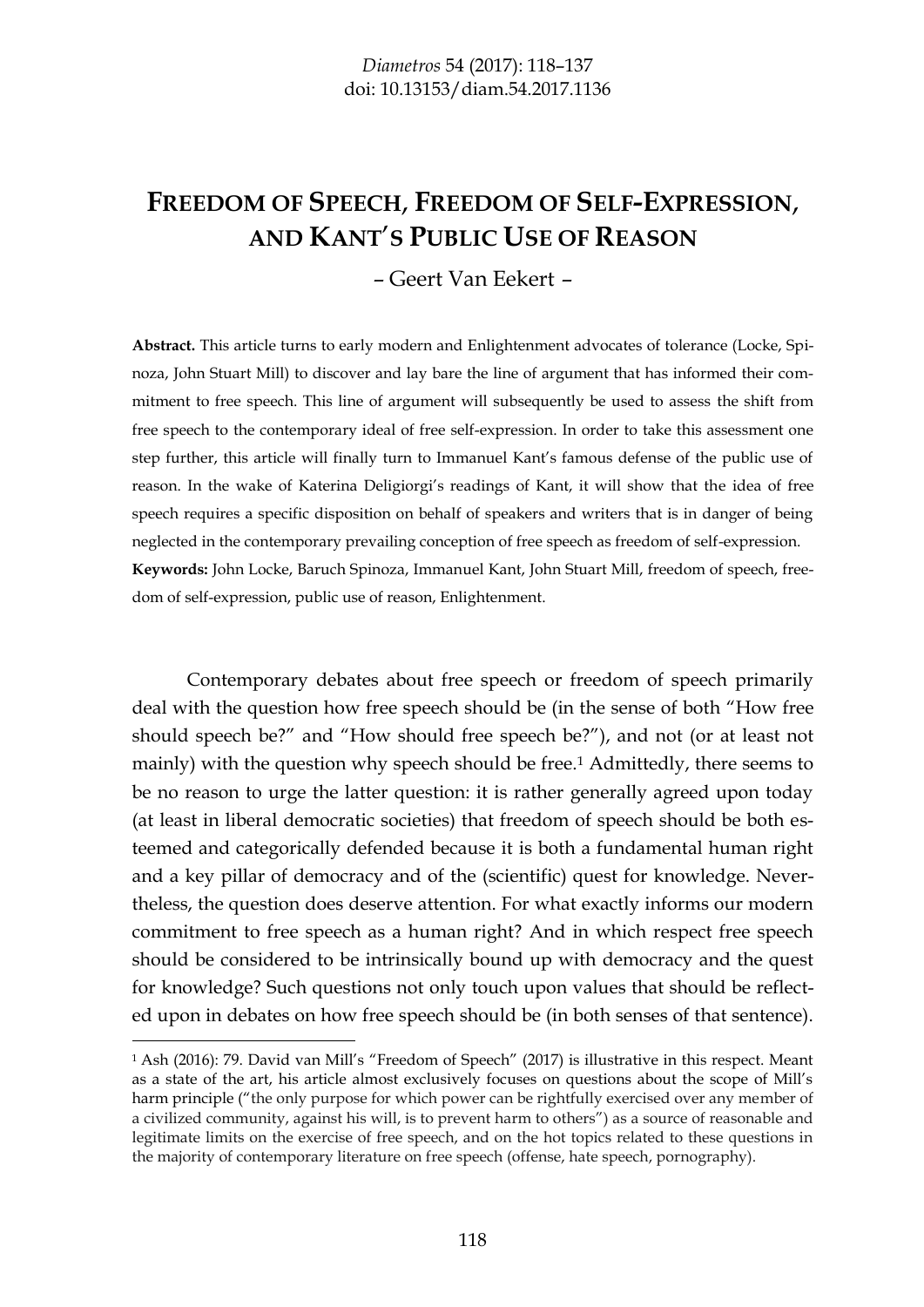They also touch upon what exactly is, or should be meant, by 'freedom' and 'speech' when one examines and defends the idea of free speech.

In this article I intend to contribute to debates about these questions. First I will turn to early modern and Enlightenment advocates of tolerance (including John Stuart Mill) in order to lay bare the line of argument that has informed their commitment to free speech. Onora O'Neill's special Gifford Lecture in Memory of Professor Susan Manning (1953–2013), entitled "From Toleration to Freedom of Expression,"<sup>2</sup> will guide me through this enterprise. The line of argument developed by Locke, Spinoza and Mill will enable me to address subsequently the individualistic conception of freedom that informs our commitment to free speech today and tends to transform defenses of free speech into defenses of free self- -expression. In order to assess this tendency and its consequences, I will finally turn to Immanuel Kant's famous defense of the public use of reason. In the wake of Katerina Deligiorgi's reading of Kant,<sup>3</sup> I will show that in Kant's view the very idea of free speech requires, and even presupposes, a critical stance and openminded disposition on behalf of speakers and writers that are in danger of being neglected in contemporary defenses of free speech as free self-expression.

#### **Early modern and Enlightenment pleas in favor of tolerance**

It is generally agreed upon that early modern pleas and arguments in favor of tolerance are the birthplace of the modern commitment to free speech. It is also well-known that these pleas dawned in an age in which Europe was divided by disastrous religious conflicts. Early modern pleas in favor of tolerance carry the traces of these events. They address both heads of churches and sovereigns of states who used censorship and exclusion and persecuted those deemed heretics in order to not only remain in power, but also protect and ensure the alleged truths and values that they considered fundamental by prohibiting the spreading and propagation of opinions and religious convictions deemed false and dangerous. Onora O'Neill emphasizes that this censors' stance is not stupid or silly by definition. For obvious reasons, even contemporary western (European) states are quite reluctant to allow for the unlimited spreading of e.g. ideological viewpoints akin to the ones cherished by Islamic State. According to O'Neill, the main problem of the censors' stance lies not in the attempt to protect values deemed funda-

<sup>2</sup> O'Neill (2013).

<sup>3</sup> Deligiorigi (2005). Deligiorgi's interpretation of Kant's idea of the public use of reason does resemble the readings of that very same idea by Arendt (1978) and O'Neill (2015), but also differs in details to an important extent.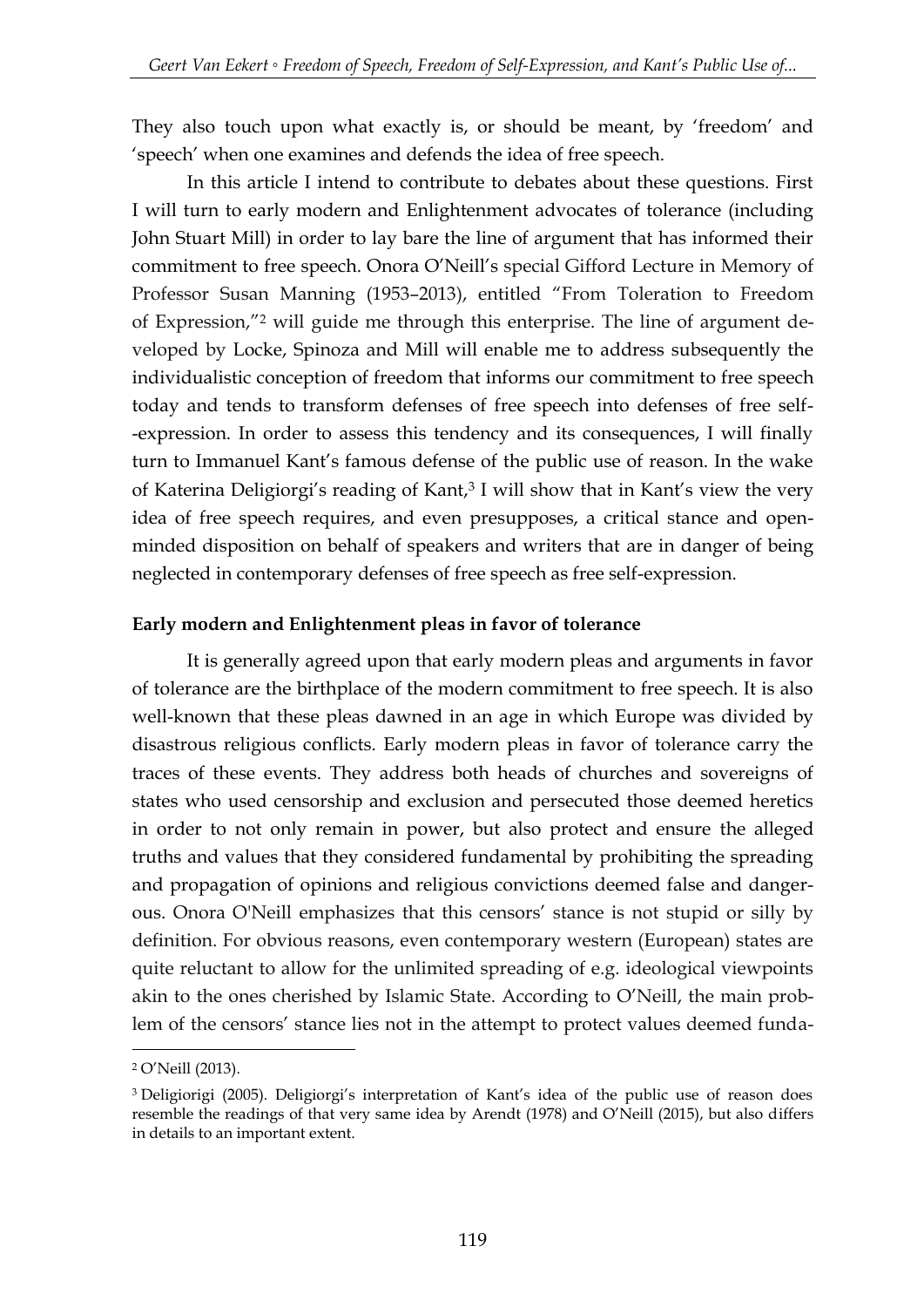mental, but rather in its premise, viz., the censors' conviction that their beliefs about these values are unequivocally and undeniably true, and that adverse beliefs will unavoidably subvert and destroy these values. It is this stern conviction that informs the censors' policy. Accordingly, early modern protests and reactions against censorship on behalf of church leaders and statesmen take the shape of pleas in favor of a policy of tolerance.

The concept of tolerance aimed at in these early modern pleas is not the kind of tolerance by which one simply accepts the existence of adverse opinions without taking them seriously (the kind of tolerance akin to indifference). In these early modern pleas, to ask for tolerance on behalf of the sovereign is to ask him to grant to those legitimately under his authority the freedom to disagree openly or to express adverse opinions and beliefs, whether or not he deems these opinions or beliefs false, utterly wrong or repulsive. In this sense, tolerance is not an easy, but a rather demanding stance on behalf of the sovereign: it demands that the sovereign accept and endorse the idea that truth is better off and can only flourish by allowing a "diversity of opinions." It is the latter idea that is at the center of John Locke's famous plea in favor of tolerance in his *Epistola de Tolerantia*, published anonymously in 1689. According to Locke, it is not Christian religion that should be held responsible for the factions, tumults, and civil wars that mark his era, but "the refusal of tolerance": "if we consider right, we shall find it [the cause of those evils] to consist wholly in the subject that I am treating of. It is not the diversity of opinions, which cannot be avoided; but the refusal of toleration to those that are of different opinion, which might have been granted, that has produced all the bustles and wars, that have been in the Christian world, upon account of religion."<sup>4</sup> Yet tolerance of different opi-nions not only avoids the calamities that divide Locke's Christian world. Above all, it is the only secure way to safeguard those goods which the censors aim to protect by their refusal of tolerance.

The business of laws is not to provide for the truth of opinions, but for the safety and security of the commonwealth […]. And so it ought to be; for truth certainly would do well enough, if she were once left to shift for herself. […] She is not taught by law, nor has she any need of force to procure her entrance into the minds of men. Errors indeed prevail by the assistance of foreign and borrowed succours. But if truth makes not her way into the understanding by her own light, she will be but the weaker for any borrowed force violence can add to her.<sup>5</sup>

<sup>4</sup> Locke (1991): 51–52.

<sup>5</sup> Ibidem: 41–42.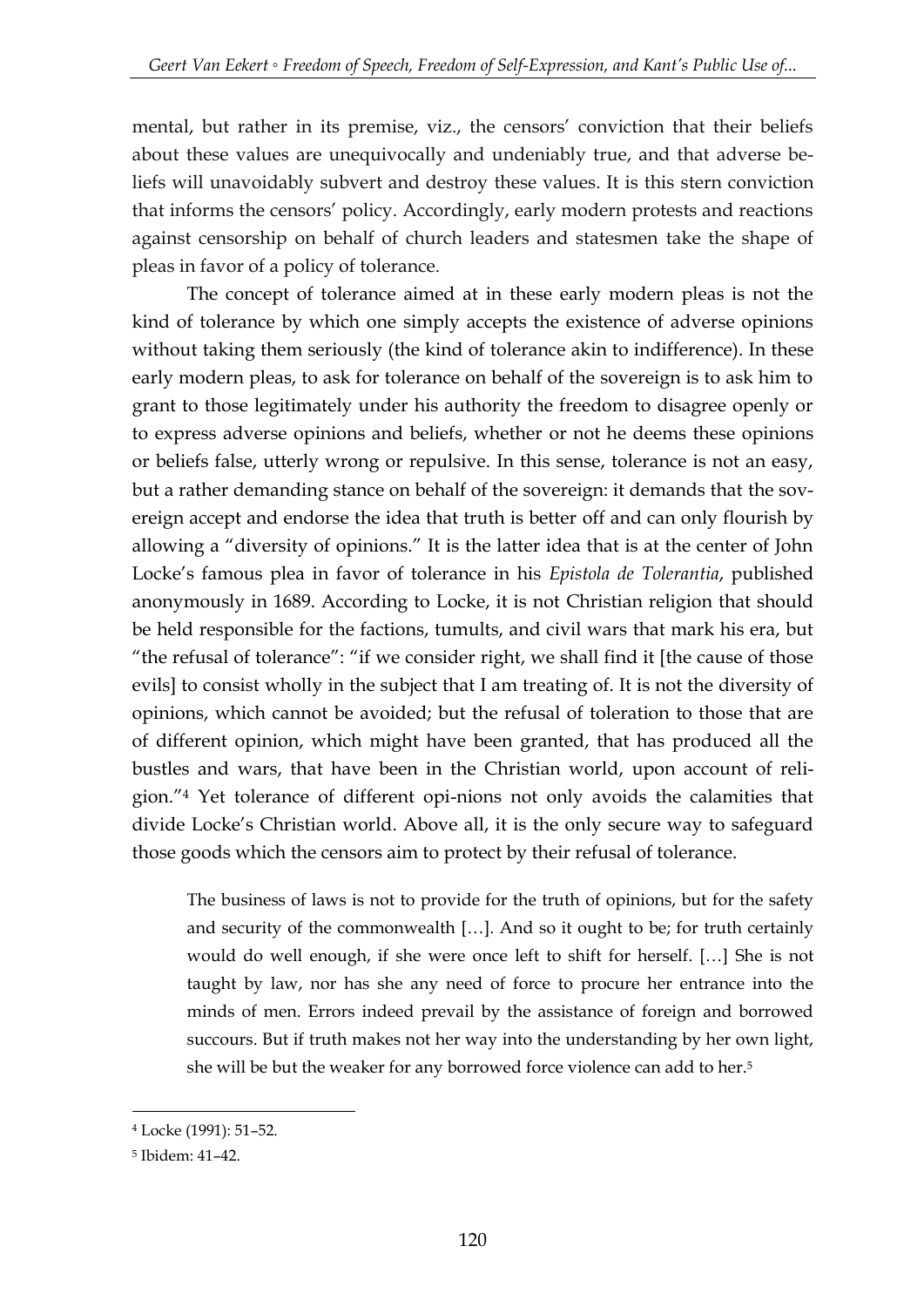Truth can only prevail when difference of opinion is allowed, because truth can only convince those who are not forced by law to confess against their own mind. And this is especially the case, Locke claims, in matters concerning true religion:

[N]o man can, if he would, conform his faith to the dictates of another. All the life and power of true religion consists in the inward and full persuasion of the mind; and faith is not faith without believing. Whatever profession we make, to whatever outward worship we conform, if we are not fully satisfied in our own mind that the one is true, and the other well-pleasing unto God, such profession and such practice, far from being any furtherance, are indeed great obstacles to our salvation.<sup>6</sup>

Locke's plea in favor of tolerance and the allowance of the diversity of opinion in religious matters appears to make use of a specific line of argument. It is not the value of individual freedom of opinion and belief as such that is at the center of his *Epistola de Tolerantia*. The prevailing idea is rather that truth can only "shift for herself," make her way by her own light and satisfy or fully persuade the minds of men, when these minds are freed from the dictates and prohibitions of the civil magistrate and the fear of persecution. In this respect, Baruch de Spinoza seems to have taken Locke's line of argument already a few steps further in his famous plea in favor of tolerance almost two decades earlier. In the *Tractatus Theologico-Politicus*, published in 1670, it is indeed the "natural right or faculty" of every human being "to reason freely and to form his own judgment on any matter whatsoever<sup>"7</sup> that informs the argument to a great extent:

[A] sovereign is thought to wrong his subjects and infringe their right when he seeks to prescribe for every man what he should accept as true and reject as false, and what are the beliefs that will inspire him with devotion to God. All these are matters belonging to individual right, which no man can surrender even if he should so wish.<sup>8</sup>

A sovereign who cherishes the latter idea, Spinoza claims, even should be expected to grant citizens the liberty to express their thoughts. For "the most tyrannical government will be one where the individual is denied the freedom to

<sup>6</sup> Ibidem: 18.

<sup>7</sup> Spinoza (1989): 291.

<sup>8</sup> Ibidem.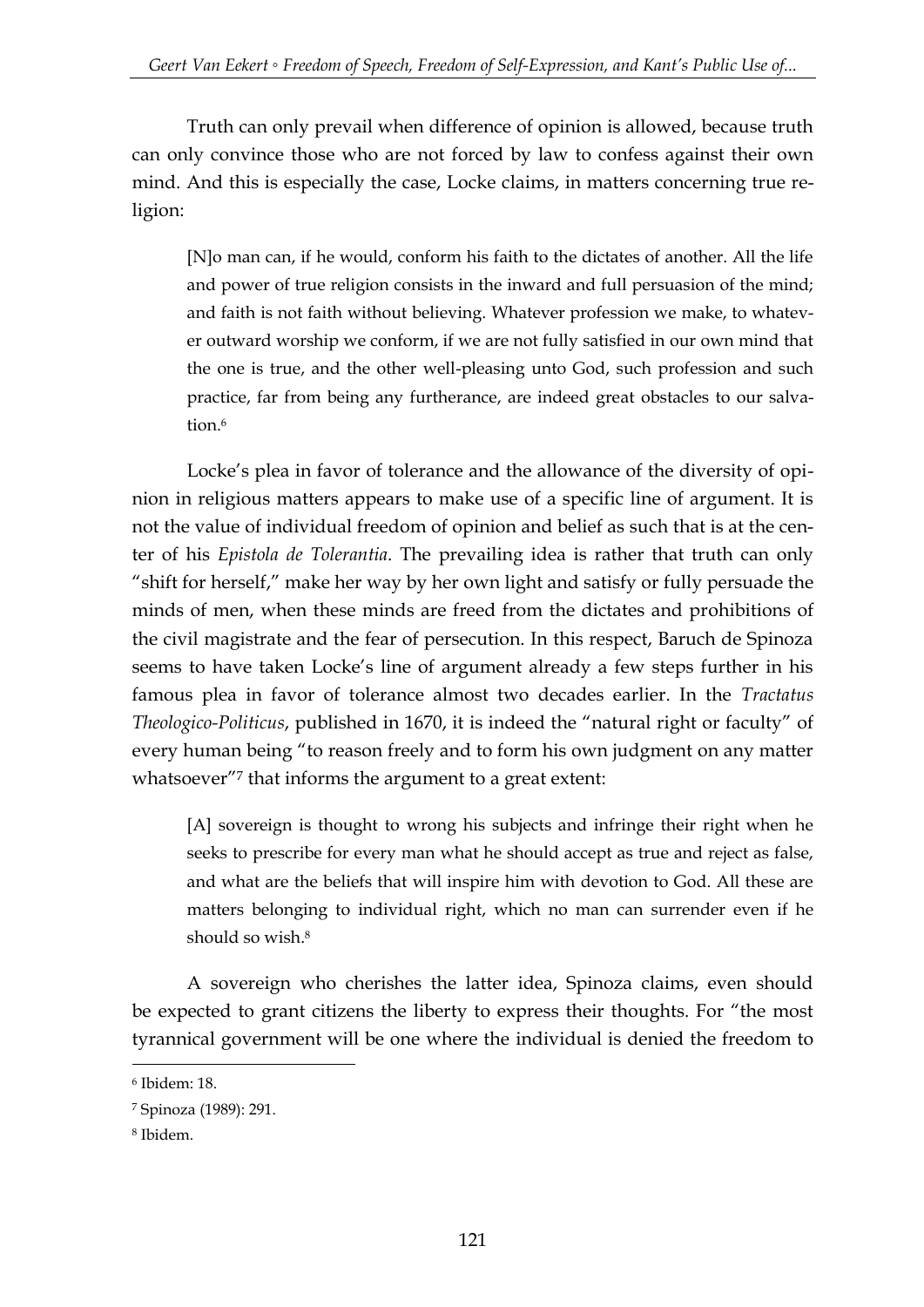express and to communicate to others what he thinks, and a moderate government is one where this freedom is granted to every man," since "not even men well versed in affairs can keep silent, not to say the lower classes. It is a common failing of men to confide what they think to others, even when secrecy is needed."<sup>9</sup> But beside this appeal to the natural right of men, also appeals to a kind of wisdom on behalf of the sovereign underpin Spinoza's plea in favor of toleration. Since "it is impossible for the mind to be completely under another's control,"<sup>10</sup> it is not in the interest of sovereigns at all to control men's minds, although that can be the sovereigns' right.<sup>11</sup> For the greater the effort to force men and "to deprive them of freedom of speech, the more obstinate do they resist."<sup>12</sup> Intolerance incites anger, resistance, malice, sedition, and war; in contrast, the freedom to say what one thinks not only "can be granted without detriment to public peace, to piety, and to the right of the sovereign," but also "must be granted if these are to be preserved."<sup>13</sup> The wise sovereign hence acknowledges the natural capacity of men to form their own judgment. He will allow for the liberty to communicate these judgments, "not to mention that this freedom is of the first importance in fostering the sciences and the arts, for it is only those whose judgment is free and unbiased who can attain success in these fields."<sup>14</sup>

Unlike Locke, Spinoza's plea in favor of the acknowledgement of both the human beings' natural right to form their own judgment and the liberty of expression undoubtedly foreshadows to a large extent the ideas that inform our contemporary commitment to free speech. But, at the same time, also Spinoza does not appear to value individual opinion and the liberty to express it for the individual's sake as such. Rather, like Locke, he appears to cherish freedom of thought and speech as something that will enable men to "obey God whole-heartedly and freely,"<sup>15</sup> to hold justice and charity "in universal esteem,"<sup>16</sup> and to attain success in arts and sciences. Also in Spinoza's plea in favor of tolerance the central part is played by the claim that those goods that the sovereigns had always wished to protect by force are actually endangered by that policy, and will only be

<sup>9</sup> Ibidem: 292.

<sup>10</sup> Ibidem: 291.

<sup>11</sup> Ibidem: 292.

<sup>12</sup> Ibidem: 295–296.

<sup>13</sup> Ibidem: 299.

<sup>14</sup> Ibidem: 295.

<sup>15</sup> Ibidem: 55.

<sup>16</sup> Ibidem.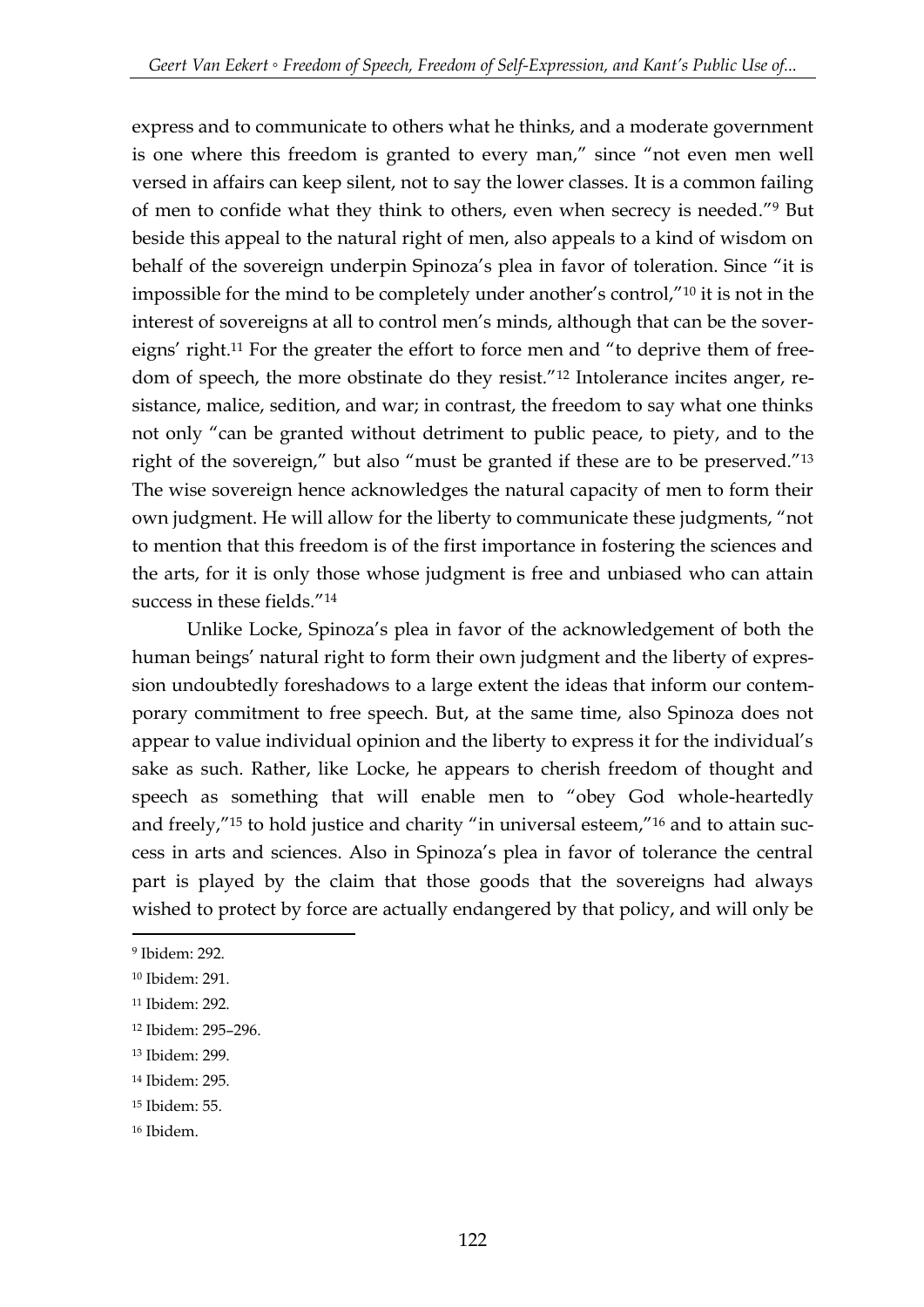secured and promoted by allowing freedom of thought and expression.<sup>17</sup> For sure, Spinoza's plea in favor of these freedoms is undeniably based upon the recognition of the human beings' individual capacity to think for oneself as a natural and inalienable right. But Spinoza's commitment to the freedom to exercise this natural right is at least equally, not to say primarily, informed by common goods that will only flourish when tolerance is the policy. In this respect, it is rather obvious in Spinoza's view to advise against granting the liberty of expression "unreservedly."<sup>18</sup> It can only be granted "provided one does no more than express or communicate one's opinion, defending it through rational conviction alone, not through deceit, anger, hatred, or the will to effect such changes in the state as he himself decides."<sup>19</sup> Precisely in view of the values that are at stake, the 'difficult' policy<sup>20</sup> of tolerance on behalf of the sovereign obviously must meet equal duties and responsibilities on behalf of the speakers and writers according to Spinoza.<sup>21</sup>

### **John Stuart Mill on the liberty of thought and discussion**

As said above, early modern and Enlightenment pleas in favor of tolerance carry the traces of the circumstances in which they were launched. This inevitably raises the question as to whether and, if so, to what extent one can use the line of argument underlying these pleas in order to either model or assess contemporary ideas and debates on free speech. It is interesting to notice in this respect, however, that quite a similar line of argument still structures the plea in favor of liberty of thought and discussion of a philosopher that up till our days is cherished as the champion of the contemporary idea of free speech: John Stuart Mill. Mill undeniably represents an important turning point in the history of the modern idea of free speech. Unlike Spinoza, he "unreservedly" champions the idea that in discussions no single opinion is allowed to be excluded. He appears to defend indeed that, except for those expressions that harm, every opinion has to be allowed to be expressed freely, no matter what it contains or how it is asserted. To "those who say that the free expression of all opinions should be permitted, on condition that the manner be temperate, and do not pass the bounds of fair discussion," Mill replies

<sup>&</sup>lt;sup>17</sup> Also John Milton's plea for freedom of speech does not defend this freedom for its own sake; it is primarily a tacit defense of truth. See: Schwartz (2012).

<sup>18</sup> Ibidem: 292.

<sup>19</sup> Ibidem: 293.

<sup>20</sup> This expression refers to Scanlon (2003).

<sup>21</sup> Onora O'Neill emphasizes that this is a common element in early modern and Enlightenment pleas in favor of tolerance. She refers to William Blackstone, Thomas Jefferson and Thomas Paine. O'Neill (2013).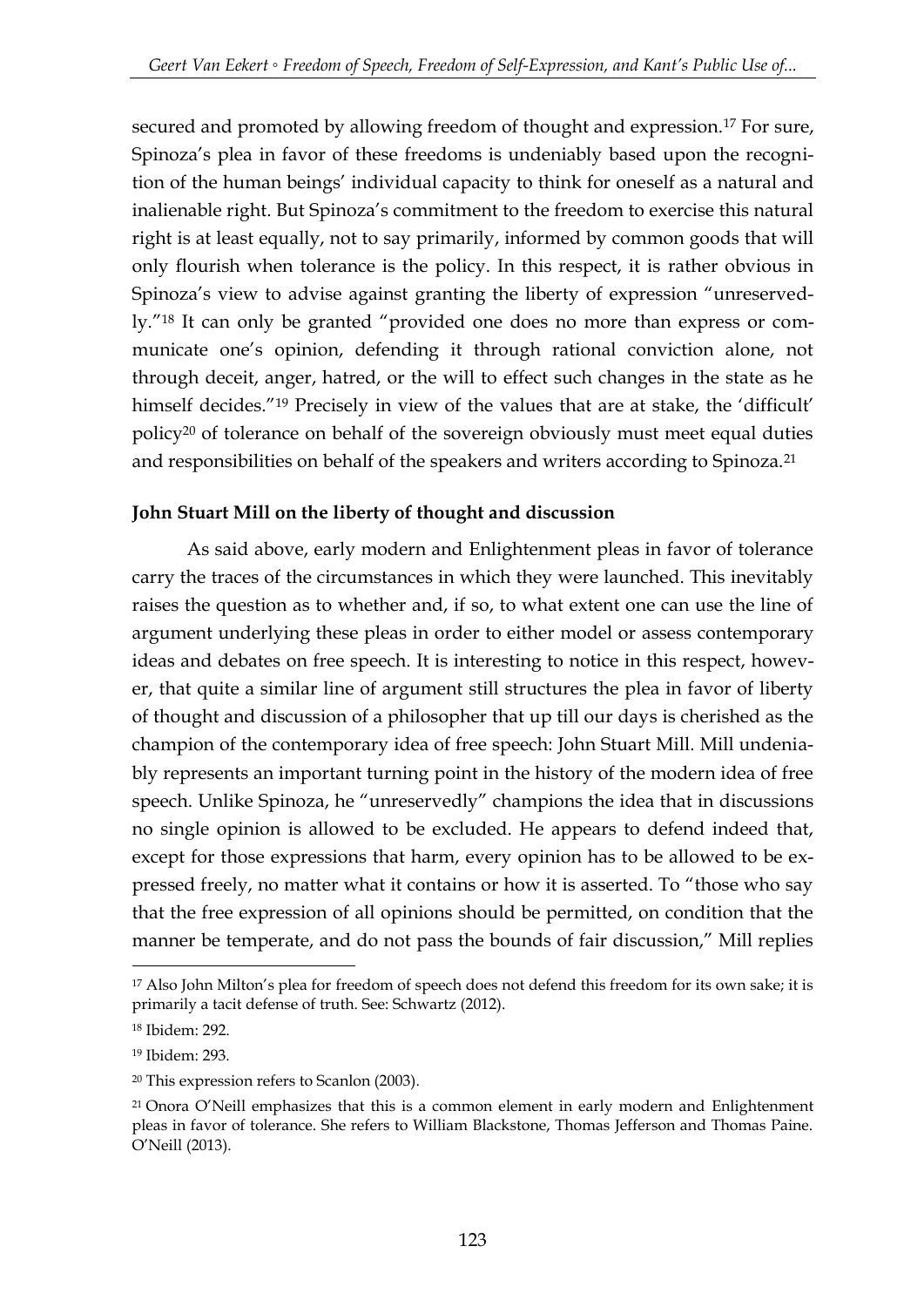by referring to "the impossibility of fixing where these supposed bounds are to be placed."<sup>22</sup> Mill rather emphasizes that it is mostly opinions contrary to those commonly received that are accused of being intemperate and offensive, or of suppressing facts, misstating elements of cases, misrepresenting opposite opinions and the like. He concedes that opinions are often expressed in a manner that is morally reprehensible and disgraceful; and he warns against intemperate ways of discussion, especially on the side of those holding the prevailing opinion, because it "does deter people from professing contrary opinions, and from listening to those who profess them."<sup>23</sup> Yet he holds that all these matters belong to the morality of public discussion, and that "law and authority have no business" in this matter.<sup>24</sup>

At the same time, however, one cannot but affirm that also Mill's famous chapter on the liberty of thought and discussion in *On Liberty* is not a full-blown defense of individual freedom of thought and expression for its own sake, viz., for the sake of the value of that individual freedom *simpliciter*. It is rather the value of truth that undeniably is at the very center of Mill's argument. Or, to be more precise: it is "the mental well-being of mankind (on which all their other well-being depends"<sup>25</sup> that is at stake in Mill's defense of free thought and discussion. Mill's famous chapter on the liberty of thought and discussion is entirely devoted to a discussion of four distinct grounds that prove that free speech is indispensable to the aforementioned mental well-being. 1) Any opinion compelled to silence may be true. <sup>26</sup> 2) Prevailing opinions are rarely or never the whole truth. Hence "it is only by the collision of adverse opinions that the remainder of the truth has any chance of being supplied."<sup>27</sup> 3) Even if a prevailing opinion contains the whole truth, it runs the risk of being held in the manner of prejudice "unless it is suffered to be, and actually is, vigorously and earnestly contested."<sup>28</sup> 4) Finally, without the liberty of discussion, true opinions become "a mere formal profession," "deprived of its vital effect on the character and conduct," and "preventing the growth of any real and heartfelt conviction, from reason or personal experience."<sup>29</sup> Moreover,

<sup>22</sup> Mill (1929): 64.

<sup>23</sup> Ibidem: 66.

<sup>24</sup> Ibidem.

<sup>25</sup> Ibidem: 63.

<sup>26</sup> Ibidem.

<sup>27</sup> Ibidem: 63–64.

<sup>28</sup> Ibidem: 64.

<sup>29</sup> Ibidem.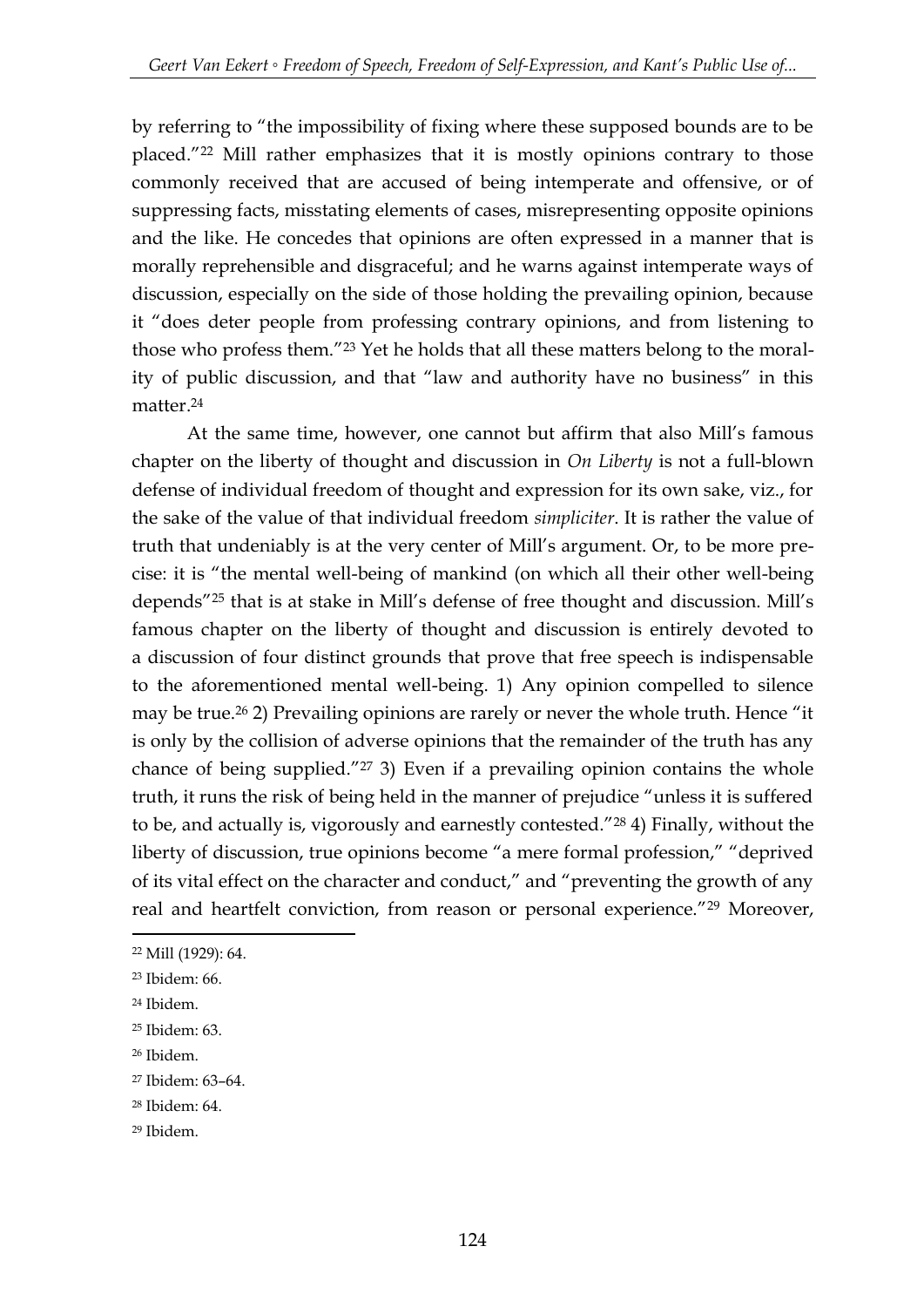Mill's defense of the liberty of thought and discussion primarily addresses those holding prevailing opinions. It is up to them in the first place to acknowledge that every opinion benefits from the collision with other opinions or error, and that truth (viz., the mental well-being of mankind) is not threatened by freedom of discussion, but primarily by formal profession and dogmatism. Also in this respect, Mill's plea in favor of free speech is the heir of the early modern advocates of tolerance. The most conspicuous (and to my knowledge generally neglected) element in Mill's plea in favor of the liberty of expression, however, consists in the way Mill estimates the value of individual opinions:

If all mankind minus one were of one opinion, and only one person were of the contrary opinion, mankind would be no more justified in silencing that one person than he, if he had the power, would be justified in silencing mankind. Were an opinion a personal possession of no value except to the owner; if to be obstructed in the enjoyment of it were simply a private injury, it would make some difference whether the injury was inflicted only on a few persons or on many. But the peculiar evil of silencing the expression of an opinion is that it is robbing the human race; posterity as well as the existing generation; those who dissent from the opinion, still more than those who hold it.<sup>30</sup>

Apparently, Mill's disapproval of silencing opinions is not informed by the value of an opinion to its owner, but rather only by the value of that opinion to the mental well-being of the human race, of "posterity as well as" of "the existing ge-neration." Opinions have to be allowed to be expressed, not out of respect for those holding and cherishing them, but in the interest of mankind, viz., due to their value in the common quest for truth. To be more precise, Mill does not claim that only those opinions that contain a valuable contribution to this quest deserve to be expressed. On the contrary, in Mill's view every opinion counts because truth, viz., the mental well-being of mankind, will benefit from each and every opinion (and it is upon the collision with other opinions to decide in which manner that will be). But as a consequence, silencing opinions is considered by Mill to be wrong and repulsive because it robs mankind, and not because it is a violation of an individual right as such or *simpliciter* (according to Mill, silencing an opinion actually is a private injury, but an injury that eventually could be taken into account if an opinion were only of value to a few).

<sup>-</sup><sup>30</sup> Ibidem: 19–20.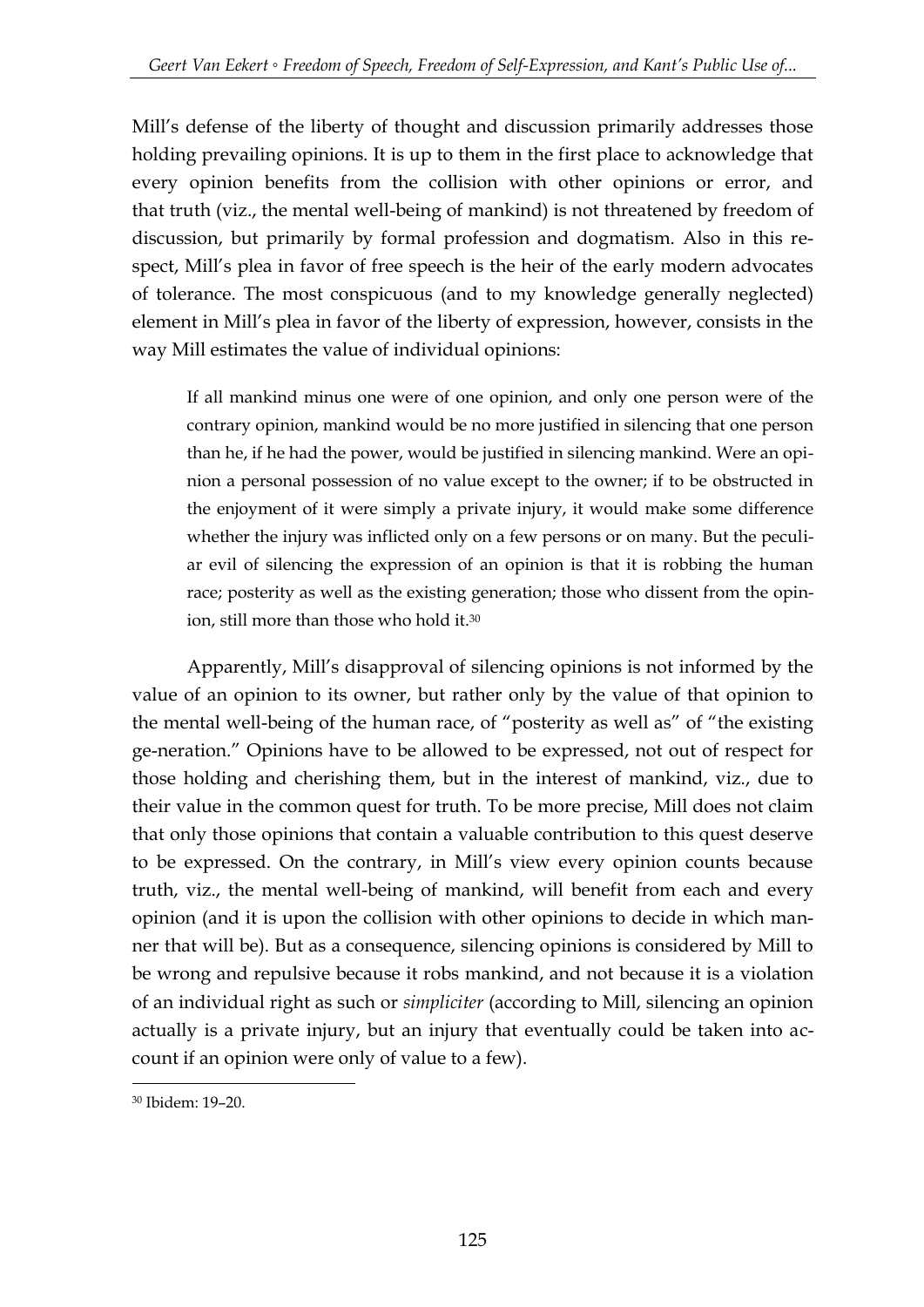Mill's defense of the liberty of thought and discussion appears to reveal and reaffirm a quintessential aspect of the early modern and Enlightenment pleas in favor of tolerance. To be sure, these pleas in favor of tolerance endorse the value and the interest of individual freedom to express opinions. In this respect, especially Spinoza and Mill without any doubt can be considered as the heralds of the contemporary ideal of free speech as a fundamental human right. Nevertheless, it is clear from Mill's defense of the liberty of discussion that it is not this freedom as such (viz., the value endorsed by it) that is at the center of the aforementioned pleas and informs the commitment to free speech. It is common goods or common values such as truth, the mental well-being of mankind, good government, peace, justice, true religion or the flourishing of the sciences and the arts that are decisive in the arguments of the philosophers discussed above in favor of free speech. As Onora O'Neill has shown convincingly, the central part in early modern and Enlightenment pleas in favor of tolerance is played by the contention that the common goods or values that the sovereigns aimed to protect by prohibiting opinions or beliefs deemed subversive, are actually better off and even can only flourish by granting individuals the freedom to express their beliefs and opinions.<sup>31</sup> In this respect, individual freedom of thought and expression is acknowledged as fundamental indeed, but mainly because it is beneficial to goods commonly shared.

#### **Freedom of speech and freedom of self-expression**

Without any doubt, also our contemporary commitment to free speech is informed by common goods such as democracy and truth. Respect for liberty of thought and discussion is deemed one of the main indicators to estimate the democratic level of (inter)national policies. Attacks on freedom of the press are almost unanimously considered and condemned as assaults on one of the most vital Enlightenment ideals liberal democratic societies are said to be the rightful heir. Also today free speech is hence deemed crucial for the preservation of important values we cherish.<sup>32</sup> Yet it is not only values such as democracy or truth that free speech is considered to revolve around today. Free speech is also particularly said today to be the keystone of a specific, highly esteemed ideal of individual freedom.<sup>33</sup>

<sup>31</sup> O'Neill (2013).

<sup>32</sup> Van Mill (2017).

<sup>33</sup> Timothy Garten Ash seems to have in mind this conception of freedom when he discusses the human beings' individual "self" as the first of four ideals that informs our contemporary engagement with free speech. Ash (2016): 73–75.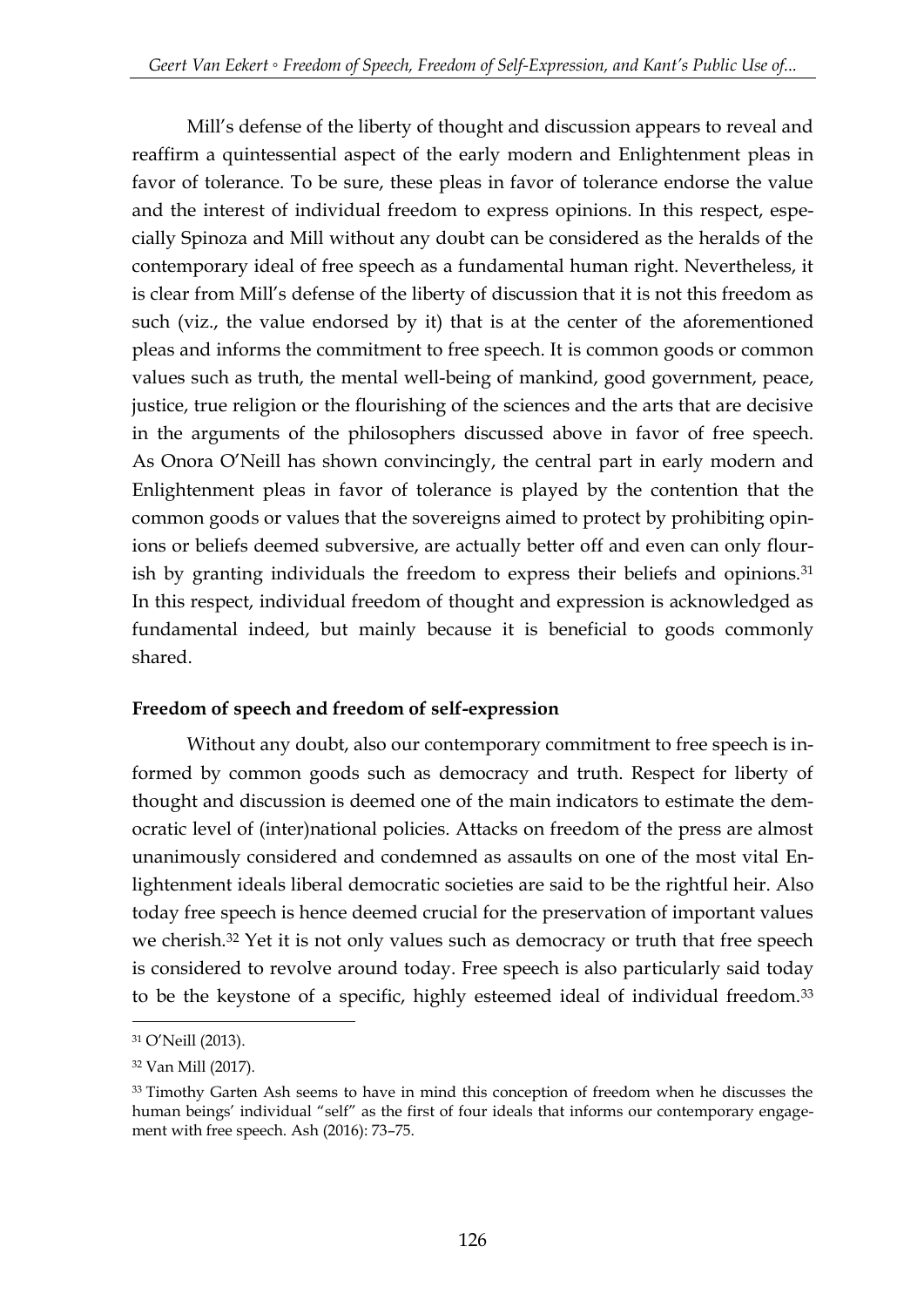In this part of the article, I shortly present this ideal of individual freedom, and I will subsequently evoke and assess the manner in which this ideal inspires both the conception of free speech and the way in which free speech is said to preserve other values.

The contemporary idea of free speech is affected and informed significantly by the idea that freedom equals individual sovereignty. According to this ideal of freedom, human beings are free when they (are given the opportunity to) live an independent and self-contained life, and when they are granted accordingly the rights to think for themselves, to hold convictions as they will, and to live their lives and make decisions in accordance with these thoughts, beliefs, and convictions. According to Ash, the freedom to reveal through speech to others who we are (insofar as we wish to) and to speak our mind, is deemed part and parcel of this sovereign existence. "Strapped into a straitjacket with […] lips taped shut, I may inwardly reflect 'my thoughts are free; you can't take that away from me'"34; but I will experience this situation (that is closely akin to the purely inward freedom of the Stoic slave) first and foremost as a denial of who I am, and as a rejection of, or even an attempt to silence, obstruct and annihilate what I deem dear and important. In this respect, prohibiting the possibility to express my thoughts and convictions and to speak my mind when I wish to do so, is considered an assault on the very essence of my being a self-contained human being. By virtue of this conception of freedom, freedom of speech is hence to a large extent tantamount to freedom of self-expression: defending the inalienable right of free speech becomes part and parcel of defending the alienable right of human beings to live their life sovereignly. Or, unlike Mill but using his phrasing, it is considered to be one of the peculiar evils of silencing an opinion today, that it robs us as sovereign and self-contained human beings, hindering, prohibiting or forbidding us "to be fully ourselves."<sup>35</sup>

In a sense, it goes without saying that freedom of self-expression has always been part and parcel of free speech. For how to conceive of freedom of speech if it does not contain the freedom to express what we deem dear, important or true? But when freedom of speech is one-sidedly conceived of as freedom of mere self- -expression, viz., when free speech is conceived of as something I am entitled to first and foremost by virtue of my having the right to reveal my self-contained beliefs and to speak my mind unreservedly, free speech risks to evolve into an abstract idea. For one of the main problems of this conception of free speech is that it

<sup>34</sup> Ibidem: 73.

<sup>35</sup> Ibidem.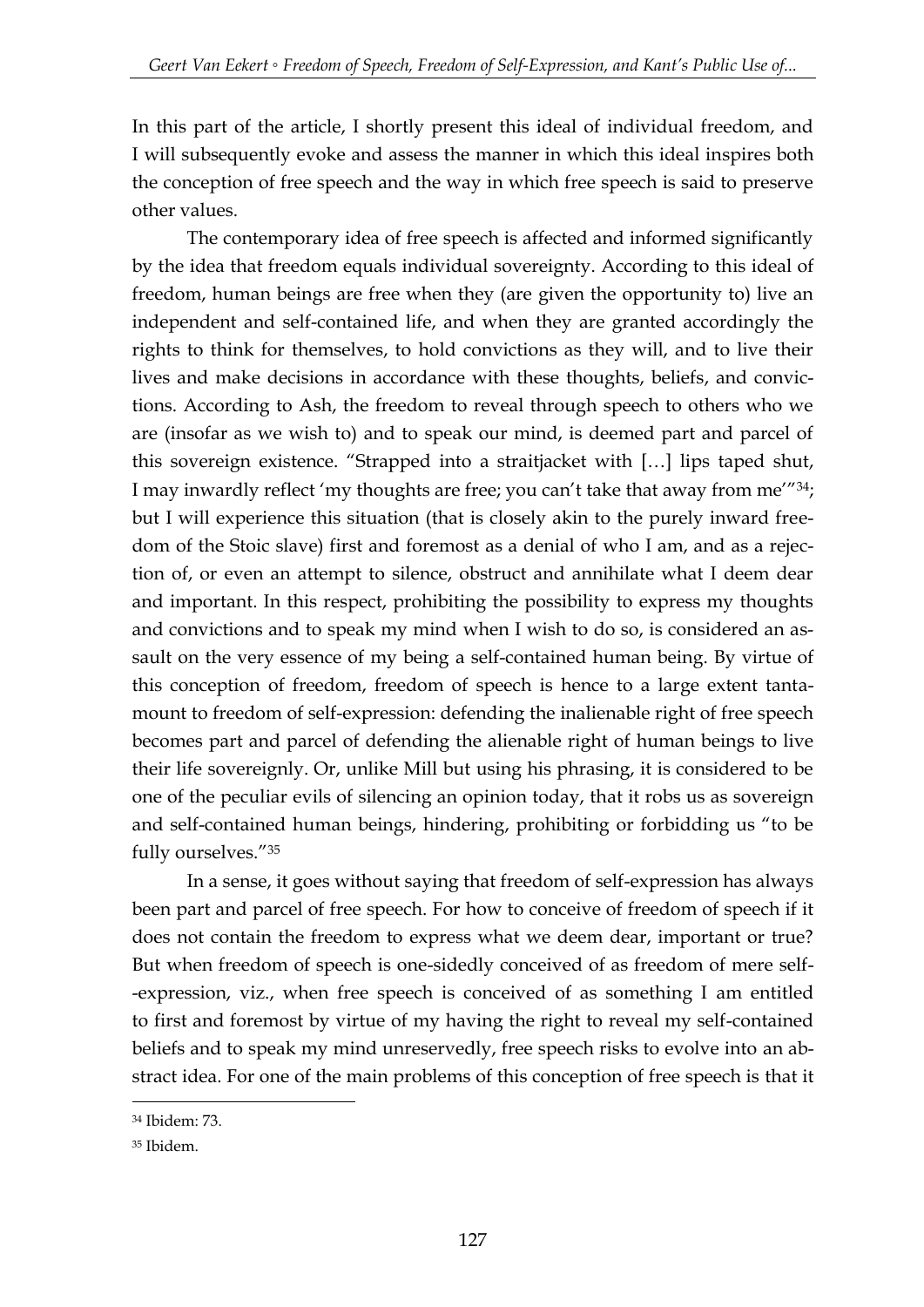becomes hard to imagine to which extent it can be deemed beneficial or even vital for truth and democracy, or to which extent it can turn out to be a good friend of the common goods free speech was said to be intrinsically bound up with.<sup>36</sup> Can we reasonably claim that free speech is beneficial for truth and the mental well-being of mankind, if truth is trusted to be the final result of a process in which everyone is free to advertise and sell her own opinions and convictions on the "marketplace of ideas" (a metaphor used famously by Supreme Court justice Oliver Wendell Holmes in a 1919 Supreme Court case)?<sup>37</sup> Can free speech be reasonably believed to be vital for good governance, if self-expression is said to deserve maximal protection and hence minimal restriction, and if the difficult virtue of tolerance evolves consequently into something akin to indifference (merely accepting the opinions of all others, without taking them seriously)? When free speech is seen as meant to be exercised first and foremost by self-made and self- -contained atoms using their right to express themselves and speak their mind without reserve, it inevitably risks to lead to a loosening of the tight bond with the values (truth, democracy, true religion, justice, etc.) free speech was said to be beneficial for in the early modern and Enlightenment pleas in favor of free speech.

One might object in this respect that to plead in favor of free speech actually and essentially revolves around the acknowledgment of the radical diversity of opinions and outlooks on life and, hence, around a liberal and broad-minded acceptance of the irreducible differences between self-contained human beings. The best thing to do, as a consequence, is to face these facts by giving them full credit and by confining ourselves to the prevention of blows. In my view, however, this policy and the ideal of free self-expression by which it is informed, ignore and even run counter to a crucial aspect of the early modern and Enlightenment concept of free speech of which they claim to be the heir. Early modern and Enlightenment pleas in favor of tolerance first and foremost aim at the acknowledgment of common values (such as peace, justice, truth, good government, the sciences and the arts) as *public* issues, viz., as issues on which to decide no one should have exclusive rights. To say that these values inform the early modern and Enlightenment commitment to free speech primarily means, in other words, that according to the early modern and Enlightenment advocates of tolerance, these values can only be preserved and flourish when they are allowed to become matters of public concern, viz., issues of debates and discussions in which to participate no one

<sup>36</sup> Onora O'Neill actually suggests that freedom of self-expression is a false friend of freedom of speech. O'Neill (2013).

<sup>37</sup> Ash (2016): 75.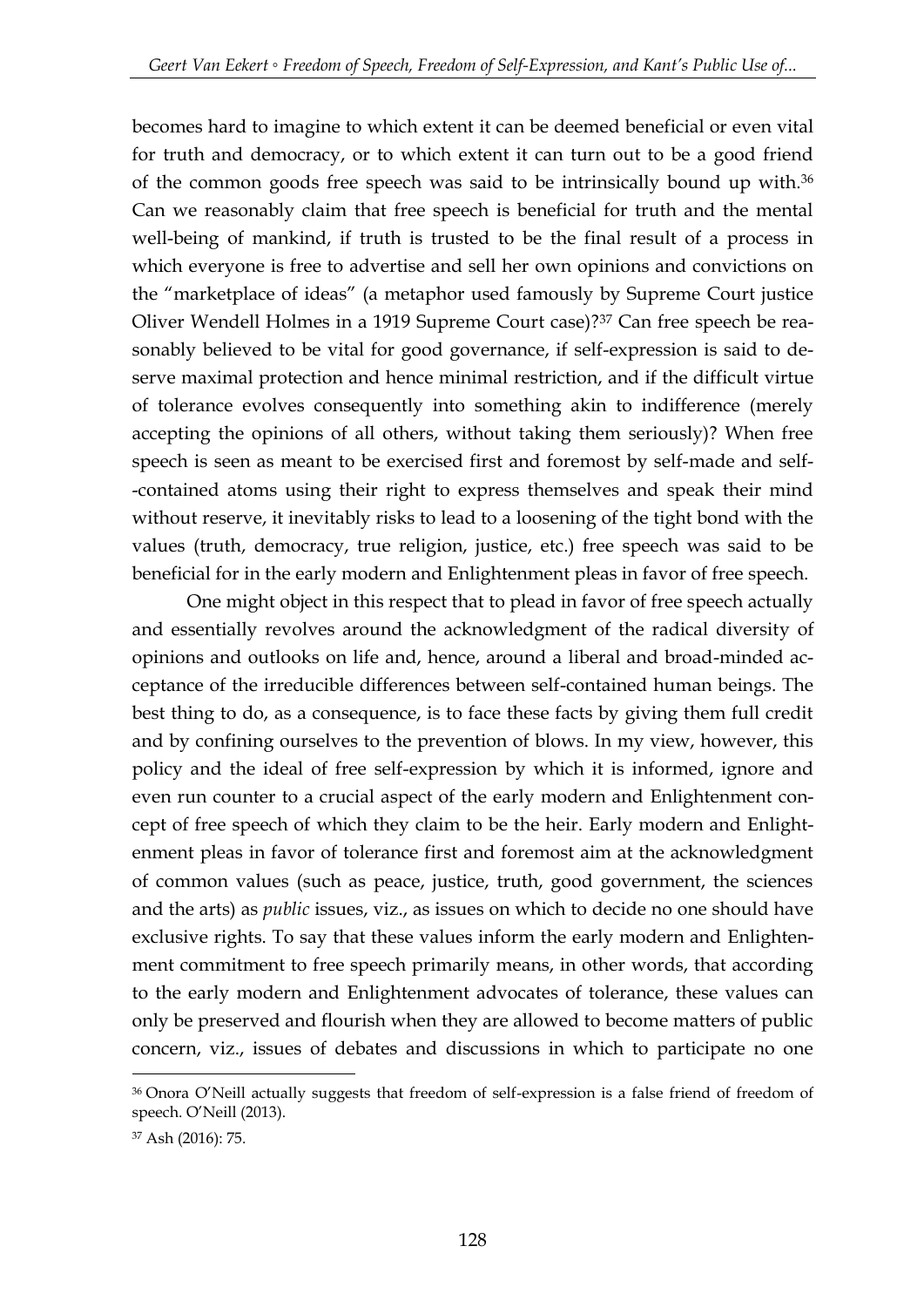should be excluded. According to these advocates, granting free speech is hence about the freedom to participate in a *social practice*, and not about individual freedom to speak one's mind *simpliciter*. Or, to put it in other words, the kind of freedom the aforementioned advocates of tolerance have in mind is an inclusive one, emphasizing the value of each and every opinion within the common quest for truth, democracy, and the like. By contrast, the kind of freedom that is implied in freedom of self-expression is exclusive, emphasizing first and foremost the value of each and every opinion to its "owner" (to use Mill's phrasing), and claiming the right of that opinion to enjoy worldly existence besides other opinions.

The shift from the idea of free speech implied in the early modern and Enlightenment pleas in favor of tolerance to the contemporary idea of free self- -expression is hence not an innocent one: it reflects the growing influence of an individualistic ideal of freedom. One might observe that this ideal itself stems from the Enlightenment's idea of autonomy and self-determination, and that it hence has always been already implied in the modern commitment to free speech from its earliest days onwards. However, in order to demonstrate that this is not, or at least not necessarily, the case, I will finally turn to Immanuel Kant's famous defense of enlightenment. I will show that according to Kant, free speech (under the guise of the freedom to make public use of reason) and autonomy (under the guise of Kant's famous *sapere aude*) are intrinsically bound up with each other indeed, but imply a critical stance and a broad-minded disposition that are in danger of being neglected in the contemporary idea of free self-expression.

#### **Immanuel Kant on the public use of reason**

<u>.</u>

Kant's approach to freedom of thought and expression undeniably differs from the manner in which these freedoms come to the fore in Locke's and Spinoza's pleas in favor of tolerance and in Mill's defense of the liberty of thought and discussion. Nonetheless, there is common ground to a considerable degree. Like Locke, Spinoza, and Mill, Kant claims that freedom of thought and speech has to be cherished because of its being beneficial and vital for common goods, such as good government and true religion. According to Kant, good government is self-government of the people,<sup>38</sup> and hence it obviously implies the freedom of the people to think and (hence) to speak for themselves. And also true religion requires, according to Kant, that people are "in a position of using their own understanding confidently and well in religious matters" as "in all matters of con-

<sup>38</sup> Kant (1784): "The touchstone of whatever can be decided upon as law for a people lies in the question: whether a people could impose such a law upon itself" (WA, AA 8:39).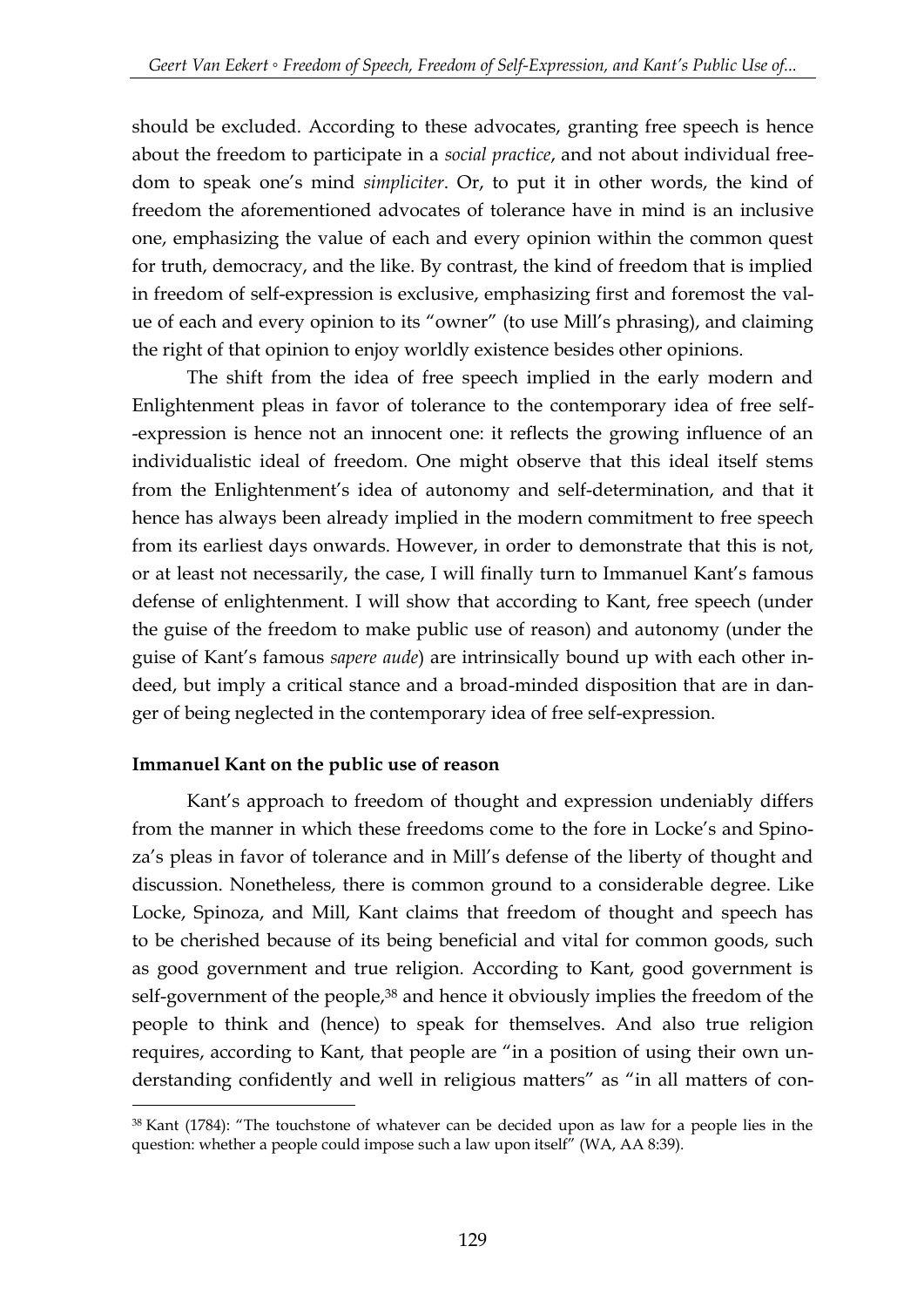science," and are (hence) each left free to express their thoughts (as will become apparent).<sup>39</sup> Like Locke, Spinoza and Mill, also Kant claims, moreover, that these freedoms require a certain stance or policy on behalf of the monarch. In political matters, the legislative authority of the monarch "rests precisely in this, that he unites in his will the common will of the people,"<sup>40</sup> and this implies the freedom to establish this common will through free speech. And in religious matters a prince is needed who opposes "the spiritual despotism of a few tyrants within his state," and "considers it his *duty* not to prescribe anything to human beings in religious matters but to leave them complete freedom" – a prince, thus, who "even declines the arrogant name of tolerance"<sup>41</sup> (while tolerance presupposes that human beings remain subjects under the prince's authority, and hence exposes the prince "to the reproach *Caesar non est supra grammaticos*"). <sup>42</sup> But, unlike Locke, Spinoza, and Mill (at least at first sight – I will come back to this), to release the human race from minority on behalf of the monarch (and from spiritual despotism on behalf of the aforementioned tyrants) actually only establishes the necessary condition in order for human beings to *acquire* freedom of thought, viz., the ability to think freely for themselves, by progressively emerging also from *self-incurred* minority. Thus, in Kant's writings on enlightenment, freedom of expression comes to the fore as a *conditio sine qua non* to *establish* the autonomy that is intrinsically bound up with Kant's views on good government and true religion. Freedom of thought is itself the common value that is needed to guarantee good government and true religion; and in order for this value to flourish, freedom of expression is indispensable. In the following, I expound on this in more detail.

Kant famously defines enlightenment as a process of having "the courage to make use of your own understanding," viz., to think freely, which means to think without the guidance or direction of others.<sup>43</sup> Enlightenment is, in other words, a process of acquiring freedom of thought, and hence of *becoming* intellectually independent.<sup>44</sup> But what does it imply to think freely according to Kant? What does it imply to make use of one's own understanding? In a concluding footnote

<sup>39</sup> Ibidem: WA, AA 8:40.

<sup>40</sup> Ibidem: WA, AA 8:39–40.

<sup>41</sup> Ibidem: WA, AA 8:40.

<sup>42</sup> Ibidem.

<sup>43</sup> Kant (1784): "Enlightenment is the human being's emergence from his self-incurred minority. Minority [or tutelage] is inability to make use of one's own understanding without direction from another. This minority is self-incurred when its cause lies not in lack of understanding but in lack of resolution and courage to use it without direction from another. Sapere aude! Have the courage to make use of your own understanding! is thus the motto of enlightenment" (WA, AA 8: 35).

<sup>44</sup> Deligiorgi (2005): 57.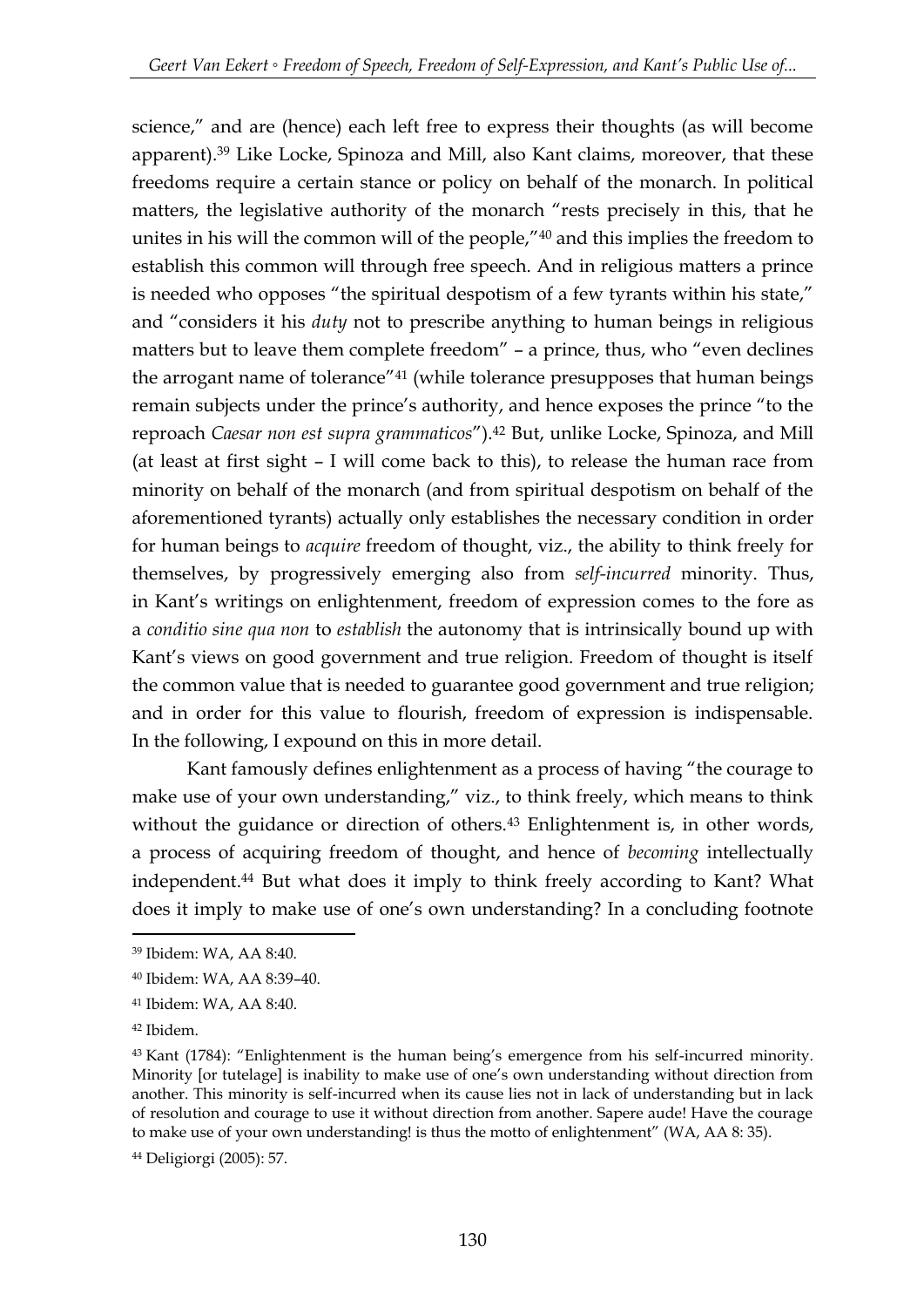at the end of a text published two years after his famous text on enlightenment, Kant comments on his definition of enlightenment as follows:

Thinking for oneself means seeking the supreme touchstone of truth in oneself (i.e. in one's own reason); and the maxim of always thinking for oneself is enlightenment. […] To make use of one's own reason means no more than to ask oneself, whenever one is supposed to assume something, whether one could find it feasible to make the ground or the rule on which one assumes it into a universal principle for the use of reason.<sup>45</sup>

To think freely or to learn to make use of one's own understanding implies, in other words, that one learns to recognize "reason's prerogative of being the final touchstone of truth." "Failing here," Kant says, "you will become unworthy of this freedom, and you will surely forfeit it too."<sup>46</sup> The recognition of the prerogative of reason is thus quintessential in Kant's conception of freedom of thought. Without this recognition, we even lose and forfeit this freedom in the end, since we run the risk of submitting ourselves again under the tutelage and direction of others.<sup>47</sup>

Thus far, Kant's conception of enlightenment seems to imply only a mere shift of authority. Does becoming intellectually independent only means, according to Kant, that instead of being directed by the guardians, one has to submit to the authority of reason? Yes – but in Kant's view, recognizing reason's authority does not imply the submission to a transcendent and substantive source of truth (as if an appeal to reason would imply in advance on which side we will come out48). According to Kant, reason itself can be a source of error: that is precisely the reason why not reason itself, but the critique of reason is at the center of Kant's philosophical enterprise. Hence, the recognition of reason's authority comes down to the acknowledgement of an instance the very existence of which totally depends on the freedom of critique:

Reason must subject itself to critique in all its undertakings, and cannot restrict the freedom of critique through any prohibition without damaging itself and drawing upon itself a disadvantageous suspicion. Now there is nothing so important because of its utility, nothing so holy, that it may be exempted from this searching

<sup>45</sup> Kant (1786): WDO, AA 8:146.

<sup>46</sup> Ibidem.

<sup>47</sup> Deligiorgi (2005): 59–61.

<sup>48</sup> Kant (1781/1787): KrV, A 747/B 775.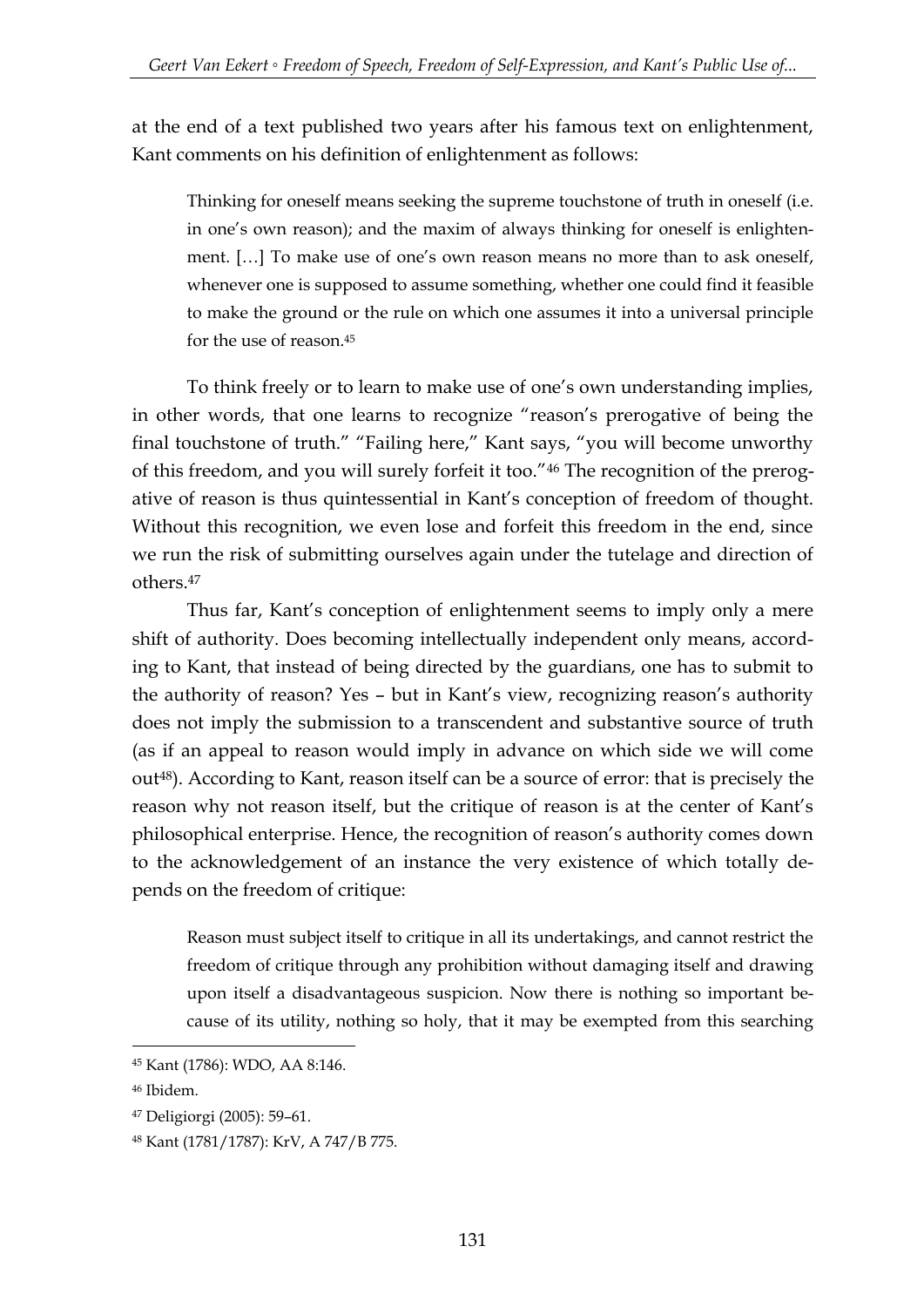review and inspection, which knows no respect for persons. The very existence of reason depends upon this freedom, which has no dictatorial authority, but whose claim is never anything more than the agreement of free citizens, each of whom must be able to express his reservations, indeed even his *veto*, without holding back.<sup>49</sup>

Freedom of critique is a quintessential part of Kant's conception of the freedom of thought in general and of Kant's conception of the Enlightenment process of becoming intellectually independent and learning to think for oneself in particular. Since individual freedom of thought can only be acquired by recognizing reason's prerogative, enlightenment implies that one not only must have the courage, but also must enjoy the freedom to submit one's opinions to the critique of all others. For the reasonability of what one thinks totally depends on this critique and cannot exist without it. Without this critique, we even finally loose our ability to think freely, according to Kant:

The freedom to think is opposed first of all to civil compulsion. Of course it is said that the freedom to speak or to write could be taken from us by a superior power, but the freedom to think cannot be. Yet how much and how correctly would we think if we did not think as it were in community with others to whom we communicate our thoughts, and who communicate theirs with us! Thus, one can very well say that this external power which wrenches away people's freedom publicly to communicate their thoughts also takes from them the freedom to think – that single gem remaining in us in the midst of all burdens of civil life, through which alone we can devise means of overcoming all the evils of our condition.<sup>50</sup>

Thus, the ability to think for oneself finally appears to depend on freedom of speech, according to Kant. Intellectual independence or freedom of thought cannot exist without the freedom to think in community with others, and hence without the freedom to speak and write without constraints. It is therefore Kant's central claim in his famous text on enlightenment, that for enlightenment, seen as the ability and courage to think for oneself,

[...] nothing is required but freedom, and indeed the least harmful of anything that could even be called freedom: namely, freedom to make public use of one's reason

<sup>49</sup> Kant (1781/1787): KrV, A 738–739/B 766–767.

<sup>50</sup> Kant (1786): WDO, AA 8:144.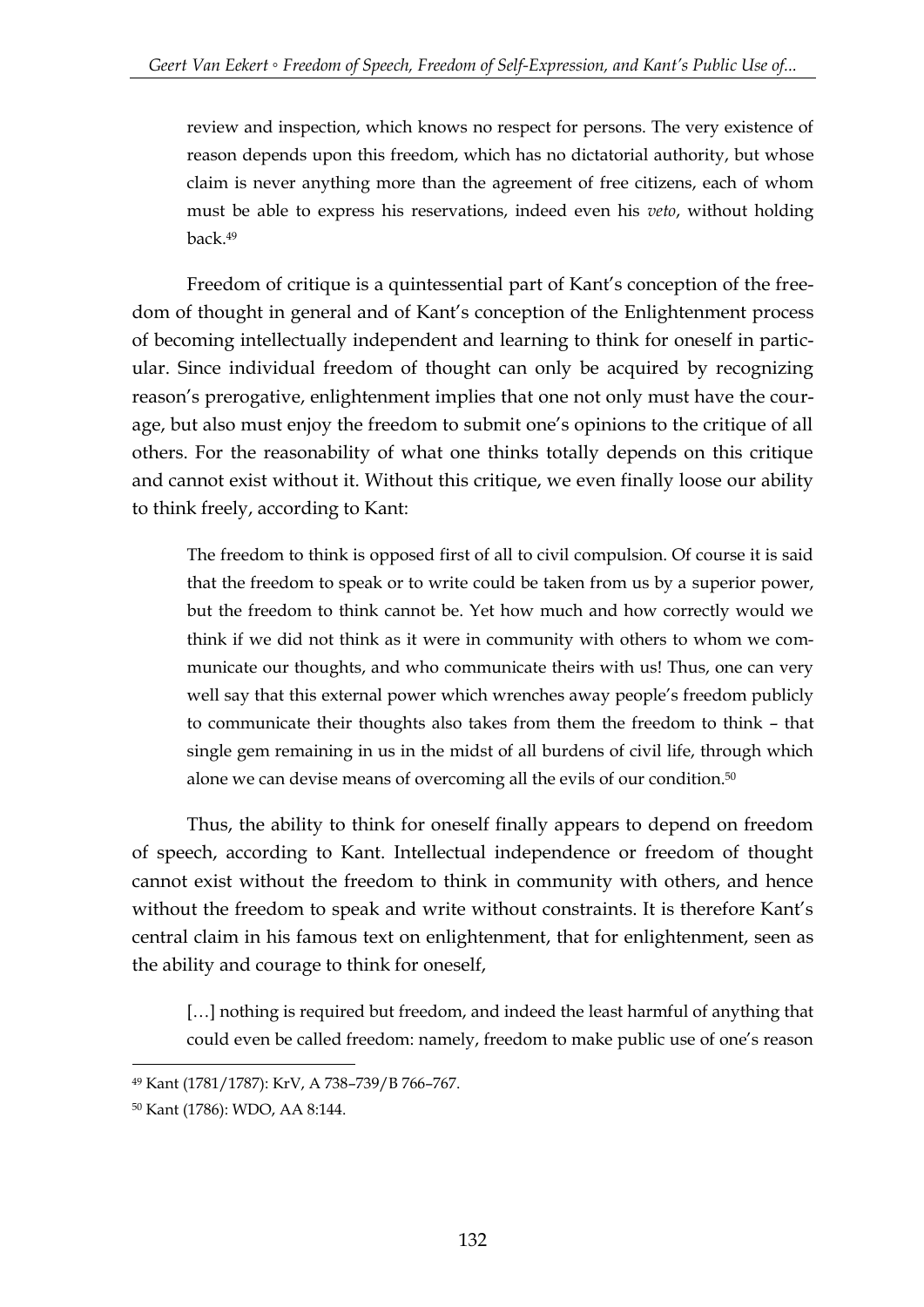in all matters. […] The public use of one's reason must always be free, and it alone can bring about enlightenment among human beings.<sup>51</sup>

Kant's conception of enlightenment contains the claim that one can only be freed from the direction of prejudice, error, and false belief by being allowed to make public use of one's reason, viz., to expose one's opinions and heartfelt beliefs in debates and disputes with others. Freedom of speech (the freedom to make public use of one's own reason) is hence the very condition of the possibility of free thought and intellectual independence. In order to become intellectually independent, one must be allowed to test one's judgment by the understanding of others, so Kant claims:

[I]t is so certain that we cannot dispense with this means of assuring ourselves of the truth of our judgment that this may be the most important reason why learned people cry out so urgently for freedom of the press. For if this freedom is denied, we are deprived at the same time of a great means of testing the correctness of our own judgments, and we are exposed to error.<sup>52</sup>

Freedom of thought and intellectual independence need this 'final touchstone' delivered by the opinions of others, this "*criterium veritatis externum*"; <sup>53</sup> they hence cannot but be achieved only in the common critical practice that is guaranteed by freedom of speech.<sup>54</sup>

One cannot but observe that Kant's view of freedom of thought (as something that has to be acquired) differs significantly from the way it is conceived of in Locke's and Spinoza's pleas in favor of tolerance (and actually even from the way freedom of thought is usually seen): people actually always already "think for themselves," always already do hold opinions of their own. Locke and Spinoza seem to plead in favor of the acknowledgment of this fact, and hence of the natural diversity of opinions in the first place. Yet, one might wonder at the same time how both Locke and Spinoza are able to deem this diversity of opinions beneficial for the common goods this diversity is said to be intrinsically bound up with, if they do not conceive free speech (as the expression of this diversity) also as a kind of critical exchange between these opinions. In my view, Kant's 'peculiar' estimation of the critical role of freedom of speech and freedom of the pen for the estab-

<sup>51</sup> Kant (1784): WA, AA 8:36-37.

<sup>52</sup> Kant (1798): Anth, AA 7:128–129.

<sup>53</sup> Ibidem.

<sup>54</sup> Deligiorgi (2005): 69–77.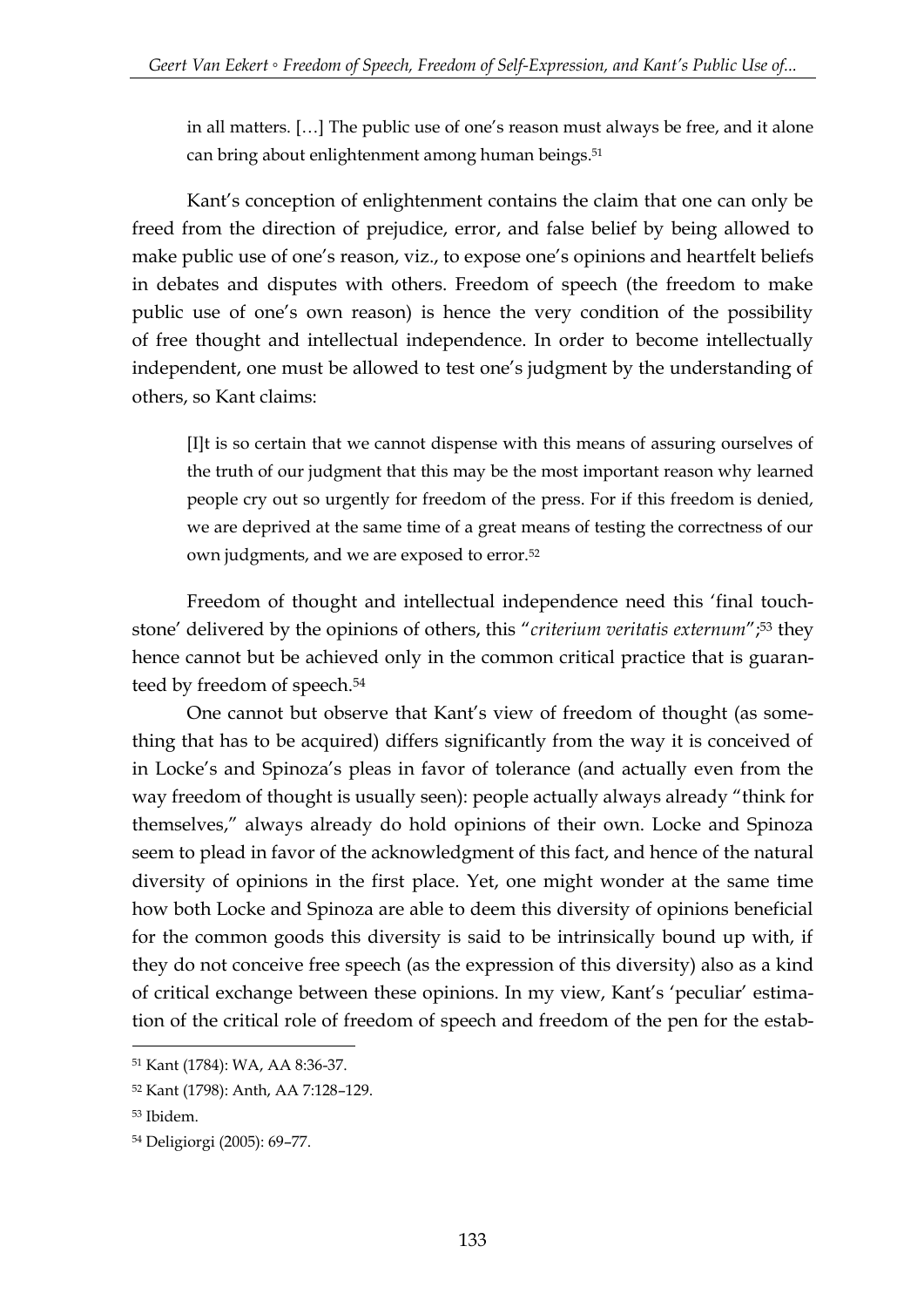lishment of the common goods actually fills a gap: it reveals that sovereign individual thinking (thinking freely, viz., thinking for oneself) cannot exist without weighing adverse opinions. In this respect, Kant's view comes close to Mill's defense of the liberty of *discussion*: also Mill points at the indispensable role of the collision with other opinions in order to enhance the growth of real and heartfelt individual opinions. Free speech can only be deemed beneficial and vital for common goods if it is conceived of as a common (critical) practice of exchange.

Against the background of this conception of free speech, Kant explicitly cri-ticizes the idea that informs the concept of free speech as mere self-expression:

[I]t is a subjectively-necessary touchstone of the correctness of our judgments generally, and consequently also of the soundness of our understanding, that we also restrain our understanding by the understanding of others, instead of isolating ourselves with our own understanding and judging publicly with our private representations, so to speak. […] He who pays no attention at all to this touchstone, but gets it into his head to recognize private sense as already valid apart from or even in opposition to common sense, is abandoned to a play of thoughts in which he sees, acts, and judges, not in a common world, but rather in his own world (as in dreaming).<sup>55</sup>

Mere self-expression indeed comes down to "judging publicly with our private representations." It is intrinsically bound up with a withdrawal from the common world and a retreat into one's own. According to Kant, this disposition comes near to the disposition of a madman: "the […] universal characteristic of madness is" indeed "the loss of common sense (*sensus communis*) and its replacement with logical private sense (*sensus privativus*)."<sup>56</sup> Elsewhere in his *Anhropology*, Kant characterizes the disposition on which the idea(l) of self-expression is based as the disposition of the logical egoist: "the logical egoist considers it unnecessary also to test his judgment by the understanding of others; as if he had no need at all for this touchstone."<sup>57</sup>

From a Kantian perspective, the very problem of the conception of free speech as freedom of self-expression hence appears to be that the latter is informed by a withdrawal into oneself and by a loosening of the ties that relate individuals with a common world, a world that is inhabited by fellow humans in the plural. According to Kant, the opposite of logical egoism is indeed pluralism, "that

<sup>55</sup> Kant (1798): Anth, AA 7:219.

<sup>56</sup> Ibidem.

<sup>57</sup> Ibidem: Anth, AA 7:128–129.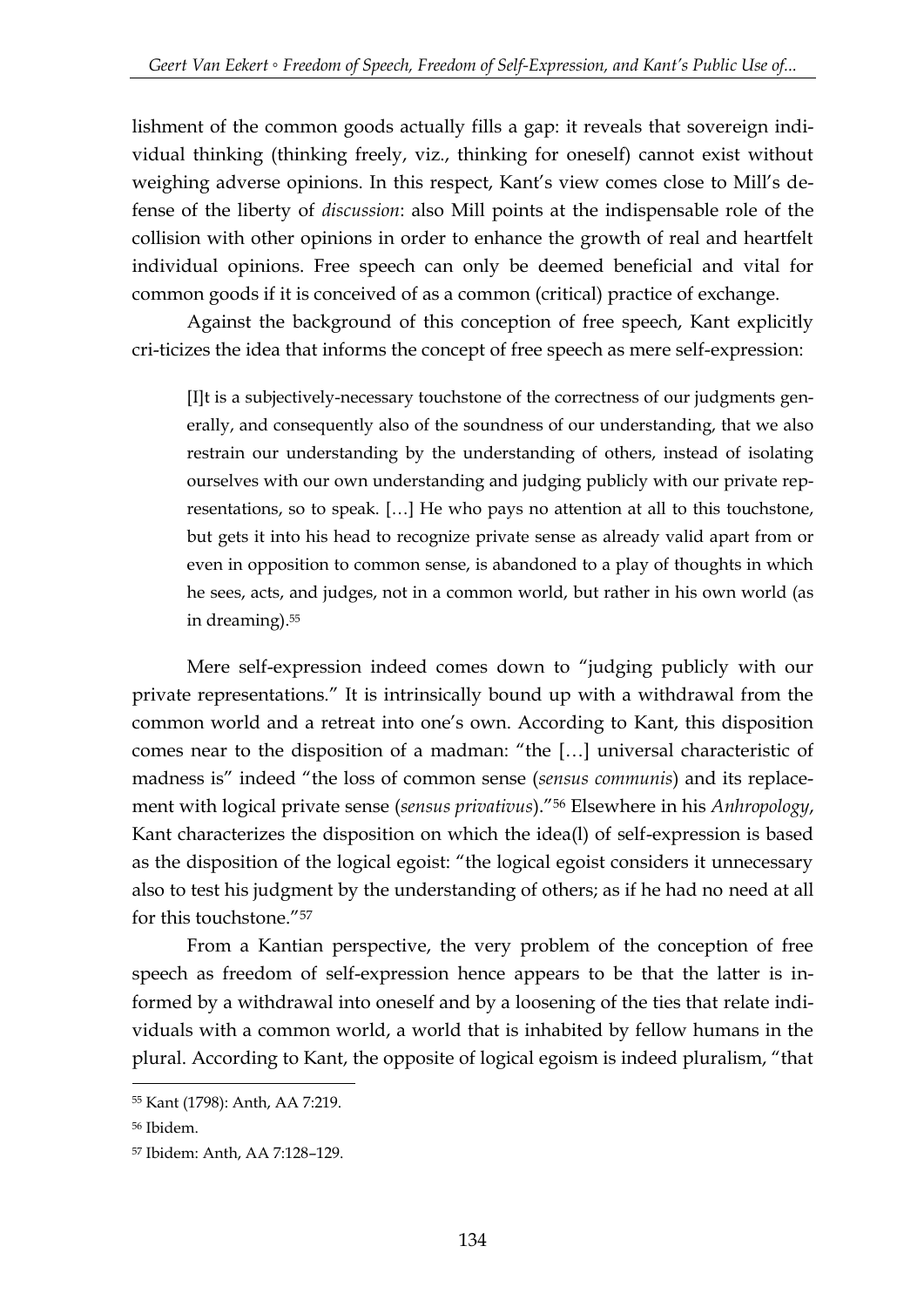is, the way of thinking in which one is not concerned with oneself as the whole world, but rather regards and conducts oneself as a mere citizen of the world."<sup>58</sup> Freedom of self-expression hence places private sense in the center; free speech, on the contrary, is intrinsically bound up with the idea of *sensus communis*. In Kant's view, this "common sense" does not equal "the banality of common opinion"; <sup>59</sup> it refers to "the idea of a communal sense, i.e., a faculty for judging that in its reflection takes account (a priori) of everyone else's way of representing in thought, in order as it were to hold its judgment up to human reason as a whole and thereby avoid the illusion which, from subjective private conditions that could easily be held to be objective, would have a detrimental influence on judgment. Now this happens by one holding his judgment up not so much to the actual as to the merely possible judgments of others, and putting himself into the position of everyone else, merely by abstracting from the limitations that contingently attach to our own judging."<sup>60</sup> Freedom of speech is thus grounded in what is generally known as Kant's conception of an "enlarged mentality," a mentality or intellectual disposition that is open to other points of view and hence runs counter to the danger of encapsulating oneself in one's own opinions. Intellectual independence and an enlarged mentality are in this sense two aspects of the same stance, enabled by granting human beings freedom of speech, viz., the public use of one's own reason $61$ 

## **In conclusion**

From the early days of the Enlightenment onwards, freedom of speech was defended against those who used censorship to safeguard and protect what they believed to be the absolute truth or true religious belief. The earliest modern advocates of freedom of speech were convinced that only free speech can deliver trustworthy and reasonable judgments about right and wrong, and can protect civil society against the disastrous effects of the dogmatism and fanaticism of its guardians and rulers. What we can learn from Kant is that it runs counter to the intentions of these early advocates of free speech to conceive of freedom of speech using the model of freedom of self-expression. The ideal of self-expression is based on a dubious conception of individual freedom of thought, according to which the individual withdraws into a private and isolated sphere in which there is no room

<sup>58</sup> Ibidem: Anth, AA 7:130.

<sup>59</sup> Ibidem: Anth, AA 7:129.

<sup>60</sup> Kant (1790): KU, AA 5:293–294.

<sup>61</sup> Deligiorgi (2005): 77–85.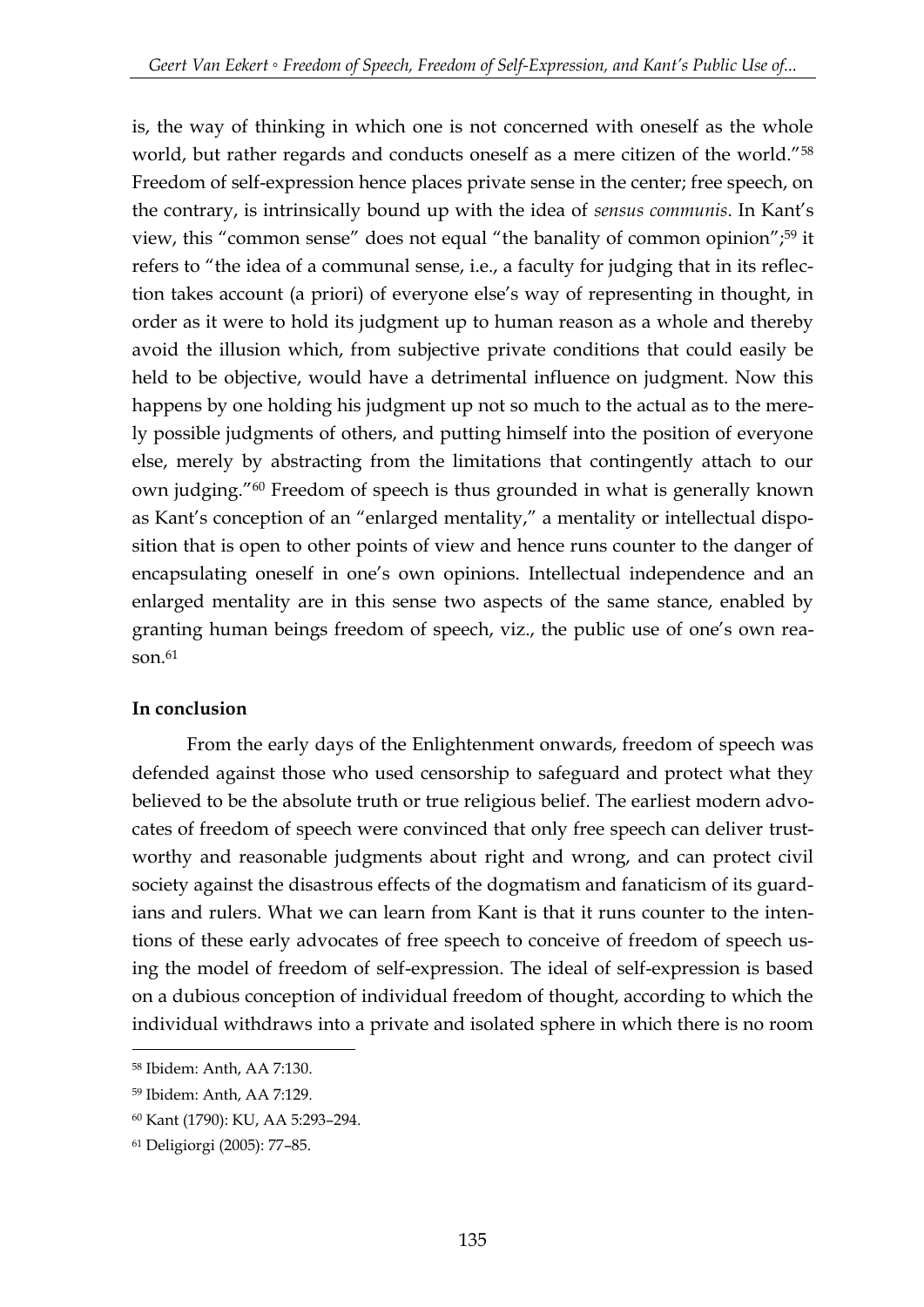for the viewpoints of fellow humans and no courage to transcend the limits of one's own prejudices. To conceive freedom of speech along the lines of this individualistic stance is dubious, precisely because it paradoxically, but undeniably, comes too close to and even risks to evolve into the dogmatism and fanaticism of those the earliest advocates of freedom of speech stood up against.<sup>62</sup>

#### **References**

-

Arendt H. (1978), *The Life of the Mind*, Harcourt, San Diego.

- Ash T.G. (2016), *Free Speech*, Atlantic Books, London.
- Deligiorigi K. (2005), *Kant and the Culture of Enlightenment*, SUNY Press, New York.
- Kant I. (1781–87/1998), *Critique of Pure Reason*, trans. A.W. Wood, P. Guyer, Cambridge University Press, Cambridge.
- Kant I. (1784/1996), *An Answer to the Question: What Is Enlightenment?*, trans. M.J. Gregor, [in:] I. Kant, *Practical Philosophy*, Cambridge University Press, Cambridge: 11–22.
- Kant I. (1786/1996), *What Does It Mean to Orient Oneself in Thinking?*, trans. A. Wood, [in:] I. Kant, *Religion and Rational Theology*, Cambridge University Press, Cambridge: 7–20.
- Kant I. (1790/2000), *Critique of the Power of Judgment*, trans. P. Guyer, Cambridge University Press, Cambridge.
- Kant I. (1798/2007), *Anthropology from a Pragmatic Point of View*, trans. R.B. Louden, [in:] I. Kant, *Anthropology, History, and Education*, Cambridge University Press, Cambridge: 227-429.
- Locke J. (1991), *A Letter Concerning Toleration in Focus*, J. Horton, S. Mendus (eds.), Routledge, London and New York.
- Mill J.S. (1929), *On Liberty*, Watts & Co., London.
- O'Neill O. (2013), "From Toleration to Freedom of Expression," URL = https://www. giffordlectures.org/lectures/toleration-freedom-expression [accessed 31.8.2017].
- O'Neill O. (2015), *Constructing Authorities. Reason, Politics and Interpretation in Kant's Philosophy*, Cambridge University Press, Cambridge.
- Scanlon T.M. (2003), *The Difficulty of Tolerance. Essays in Political Philosophy*, Cambridge University Press, Cambridge.
- Schwartz R.M. (2012), "Truth, Free Speech, and the Legacy of John Milton's Areopagitica," *Teoria* 32: 47–58.

 $62$  This article results from a paper presented at a colloquium at the Institute of Philosophy of the Jagiellonian University in Krakow, titled *Enlightenment and Freedom of Speech*. I want to express my gratitude to Dr. Anna Tomaszewska, Dr. Hasse Hämäläinen and Dr. Damian Barnat, for organizing this conference and creating the opportunity to exchange ideas. I am also very grateful to the ano-nymous reviewers of an earlier draft of this article. I have benefitted a great deal from their valuable suggestions.